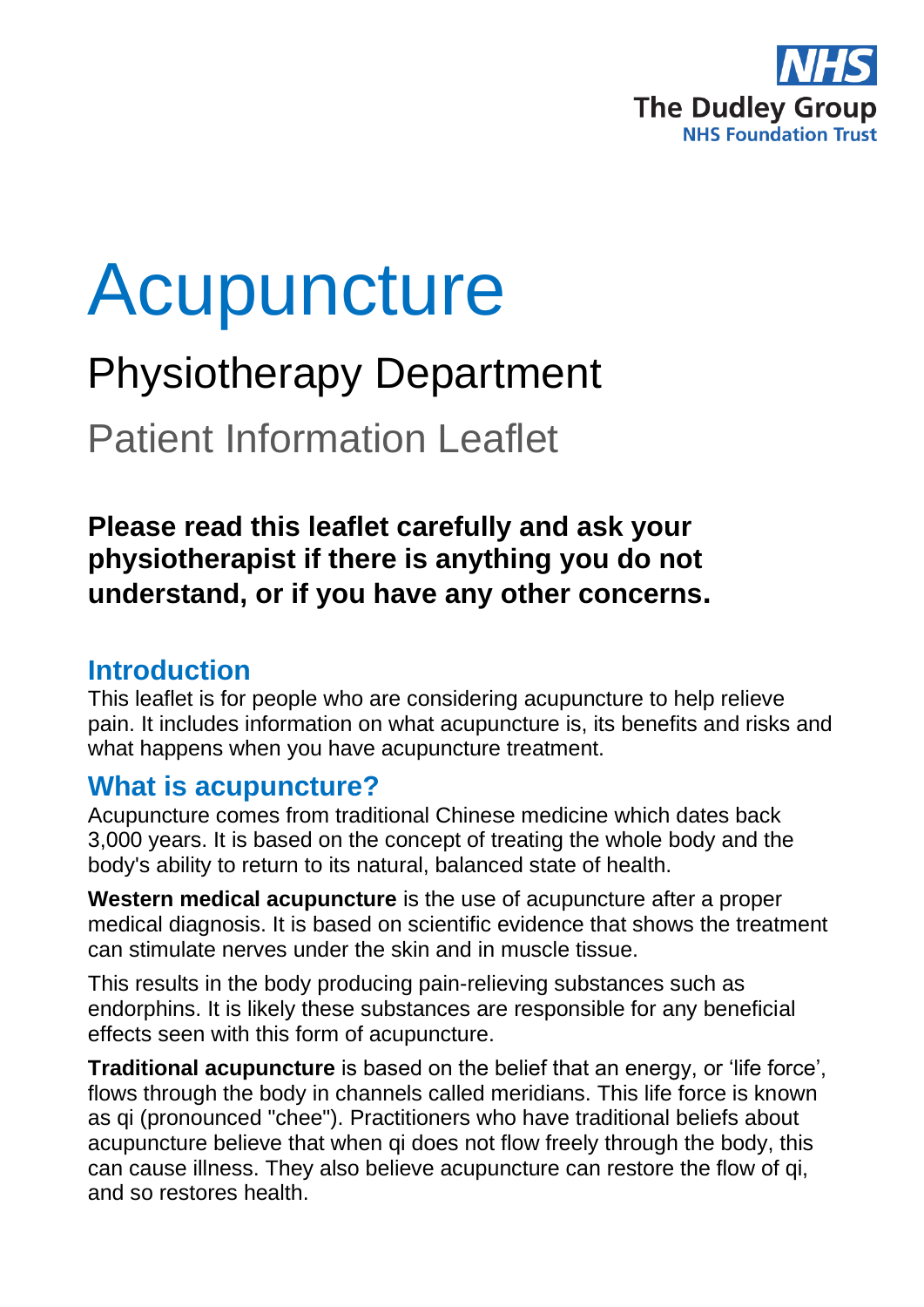## **Who will give me the treatment?**

Acupuncture is performed by fully qualified physiotherapists who have undertaken further training in acupuncture once they have their qualification in physiotherapy. This means your physiotherapist is bound by a professional code of conduct through the Chartered Society of Physiotherapy (CSP) and is regulated by the Health and Care Professions Council (HCPC).

## **What are the benefits of acupuncture?**

Acupuncture can help relieve pain caused by nerve and muscular pain. It will be combined with other physiotherapy treatments such as exercise, manual therapy and lifestyle advice.

## **What are the risks of acupuncture?**

Acupuncture is safe when it is conducted by a qualified practitioner.

However, there are some mild, short-lasting side effects that sometimes occur. It is important that we tell you about these so that you can make a decision about whether to have the treatment.

- You may feel drowsy after the treatment. For this reason, we advise you not to drive home afterwards.
- Minor bleeding or bruising around the acupuncture sites (about four people out of one hundred may get this).
- Pain during treatment (about two people out of one hundred may get this).
- Existing symptoms can get worse to begin with (about three in one hundred people have this). Do not worry, as it is often a sign that the treatment will work.
- Some patients may faint especially during their first treatment.
- Serious complications are very rare (about two people in 10,000 get them) but could include:
	- o Damage to an internal organ caused by the needle
	- o Infection
	- o Injury to nerves
	- o Allergic reaction

## **What are the alternatives?**

Acupuncture is one of a number of options used by physiotherapists to help you. Following your assessment, your physiotherapist will discuss the treatment options with you and then you can decide whether you would like to have acupuncture.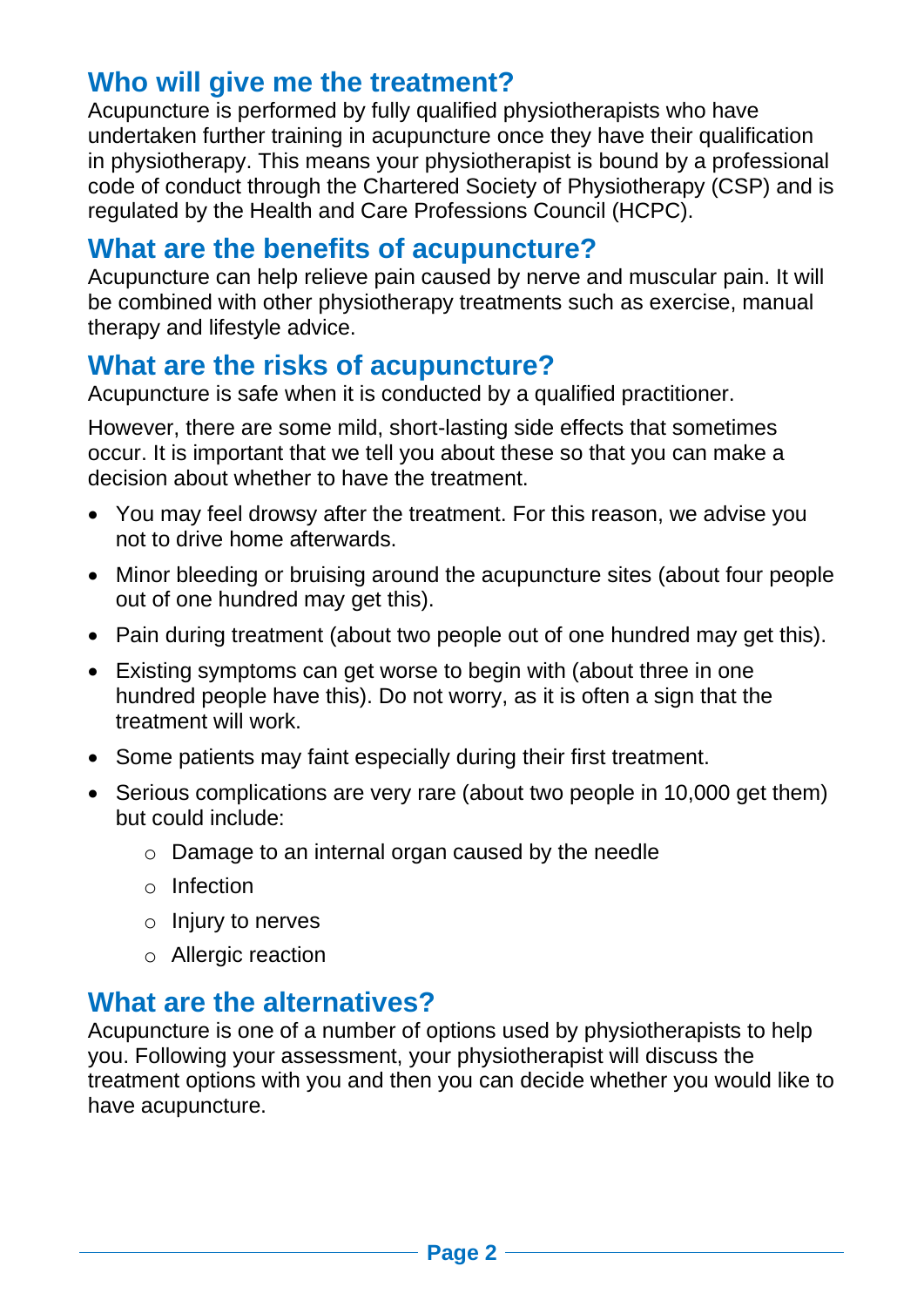## **What happens before acupuncture treatment?**

#### **You will need to have something to eat during the two hours before your treatment.**

You will have an assessment where a physiotherapist will ask you about your condition and your past medical history. You will need to be in good general health to have acupuncture. If you have one of the following conditions, this may affect your treatment:

- Diabetes
- Epilepsy
- Haemophilia (a rare condition that affects the blood's ability to clot)
- Reduced immunity
- Low blood pressure
- Heart problems or have a pacemaker
- Have a metal allergy
- Have an infection in the area to be treated
- Have a phobia to needles (you are scared of needles)
- You are pregnant
- You are taking anticoagulants (medication to thin your blood)

The physiotherapist will explain the treatment to you and if you would like to continue, you will need to sign a consent form.

## **What happens during acupuncture treatment?**

- You will be asked to sit or lie down for the treatment.
- The physiotherapist will insert sterilised, single-use, disposable needles into specific acupuncture points in the body. The points used will depend on your condition.
- Some may be close to the area that is being treated and some may be further away.
- The needles may be inserted just under your skin or deeper into the muscle tissue. Once they are in place, they may be left in position for a few minutes, up to 20 minutes. Sometimes the needles will be stimulated by rotating them or pushed deeper to stimulate the surface of the bone. The needles do not go in to nerves.
- Your physiotherapist will monitor you during your treatment.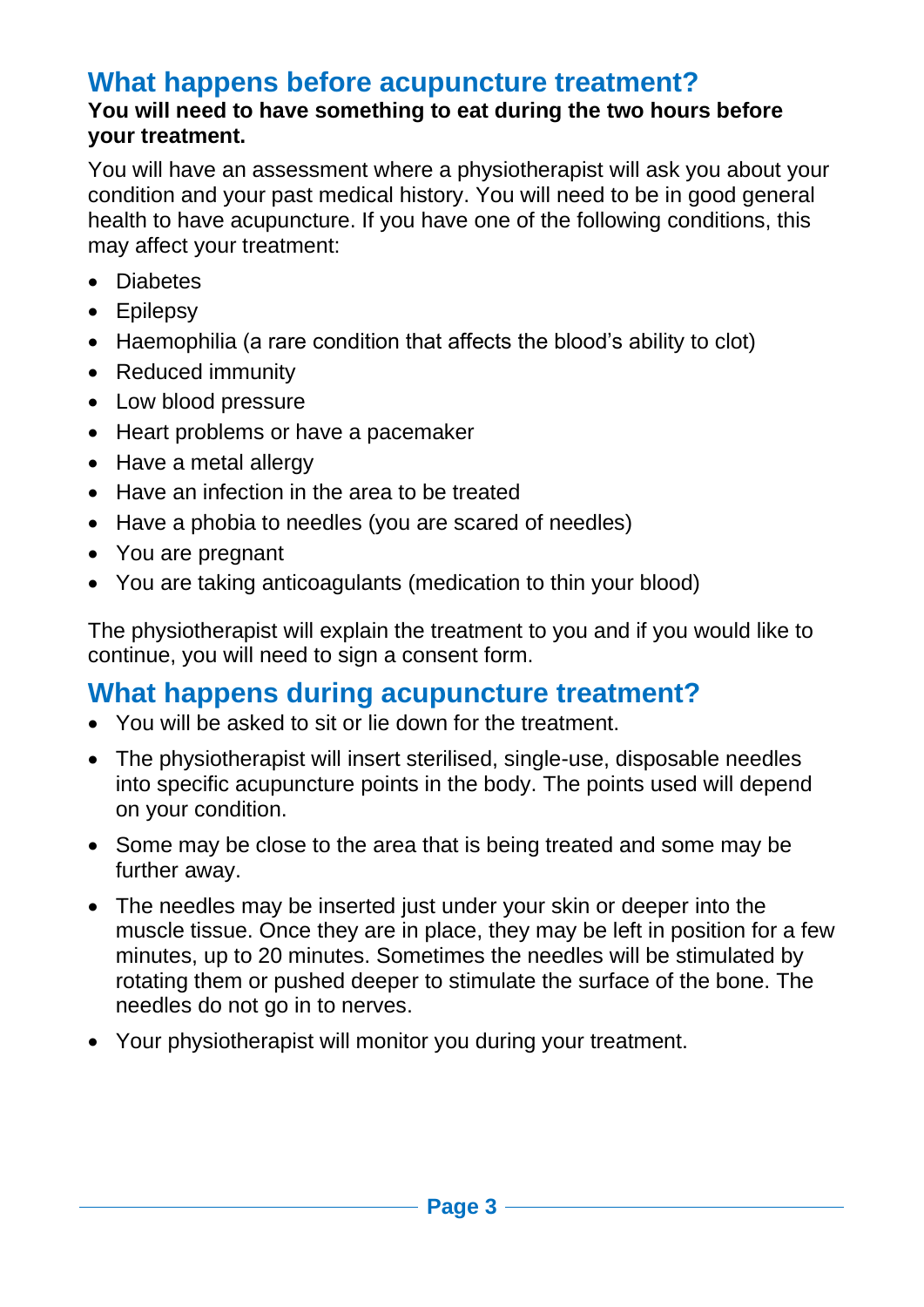## **Will it hurt?**

You may feel some of the following:

- Warmth or 'fullness' in the area being treated.
- Pins and needles, or numbness.
- Aching or discomfort around the needle.
- Sharp pain this should only last a few seconds. If it lasts longer than this, please tell your physiotherapist.
- It is possible that you may feel nothing at all. However, this does not necessarily mean that the treatment has not worked.

These feelings are sometimes known as the acupuncture sensation, also called 'de qi'.

## **How long does the treatment last?**

The course of acupuncture will consist of six sessions depending on your response to the treatment. Each session will last about 20 minutes.

## **What if I miss a treatment?**

A course of treatment will be discussed with you and appointments will be agreed. Please let us know as soon as possible if you need to cancel so that we can offer the appointment to someone else and help keep our waiting list down. If you do not turn up for your appointment and do not contact us to let us know, we will discharge you.

## **Can I find out more?**

You can find out more from the following websites:

#### **NHS Choices**

**[Acupuncture](http://www.nhs.uk/Conditions/Acupuncture/Pages/Introduction.aspx)** 

#### **Acupuncture Association of Chartered Physiotherapists**

[What is acupuncture?](https://www.aacp.org.uk/page/14/what-is-acupuncture)

### **References**

Lin JG and Chen WL (2008). Acupuncture analgesia: a review of its mechanisms of actions. *American Journal of Chinese Medicine* 36(4) p635- 645.

MacPherson H, Thomas K, Walters S and Fitter M (2001). A prospective survey of adverse events and treatment reactions following 34,000 consultations with professional acupuncturists. *Acupunct Med.* 19(2): p93- 102.

Zhang J, Shang H, Gao X and Ernst E (2010). Acupuncture-related adverse events: a systematic review of the Chinese literature. *Bull World Health Organ.* 88(12): p915-921.